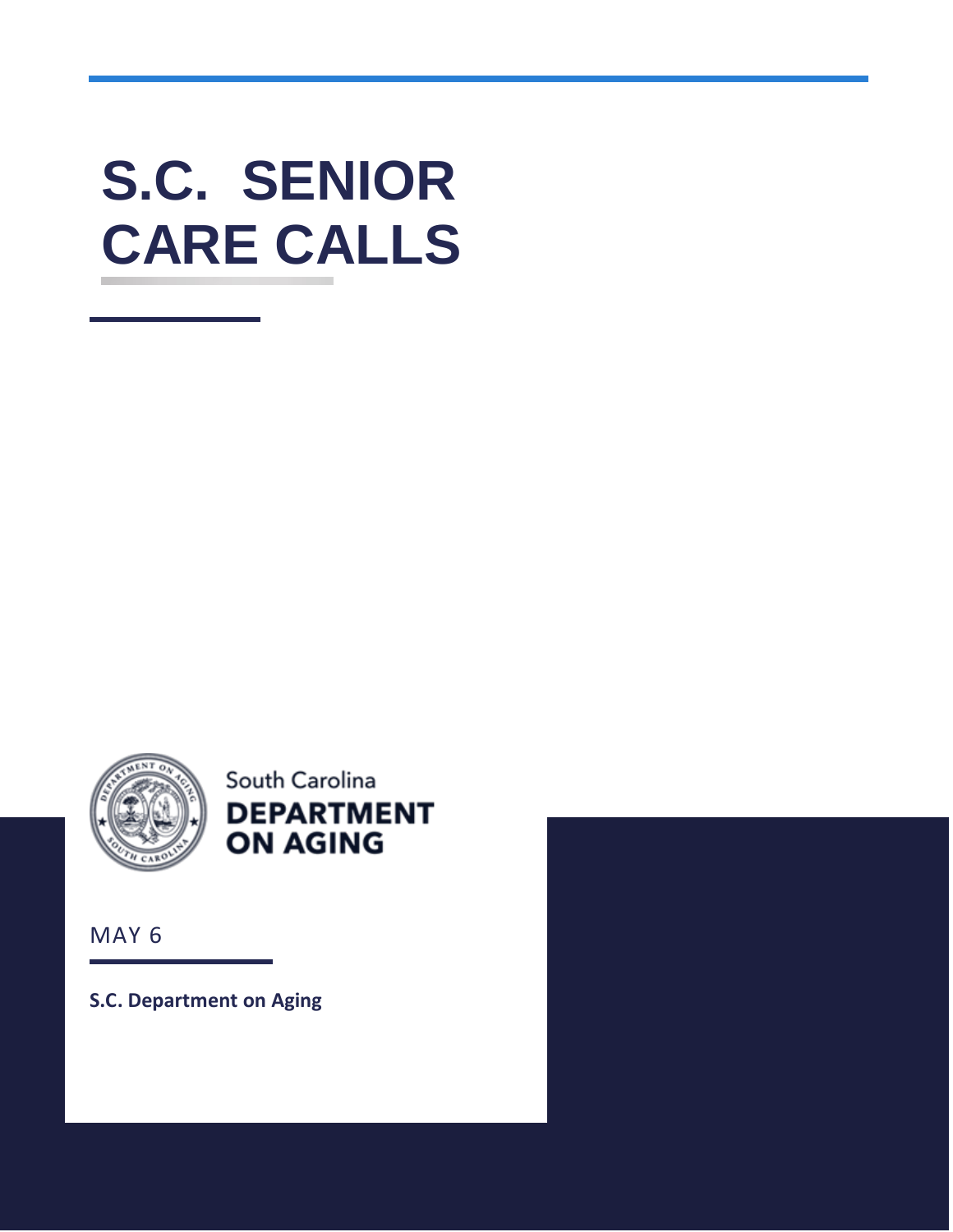

# **S.C. Senior Care Calls**

A response to social isolation among seniors during the COVID-19 Crisis.

S.C. Care Calls is an answer to helping seniors in S.C. fight social isolation. Weekly, biweekly, or even daily calls from staff, volunteers, or members of the faith-based community will serve as an outreach to vulnerable seniors. The guidelines included are intended to provide a starting point or blueprint for a multitude of agencies and organizations.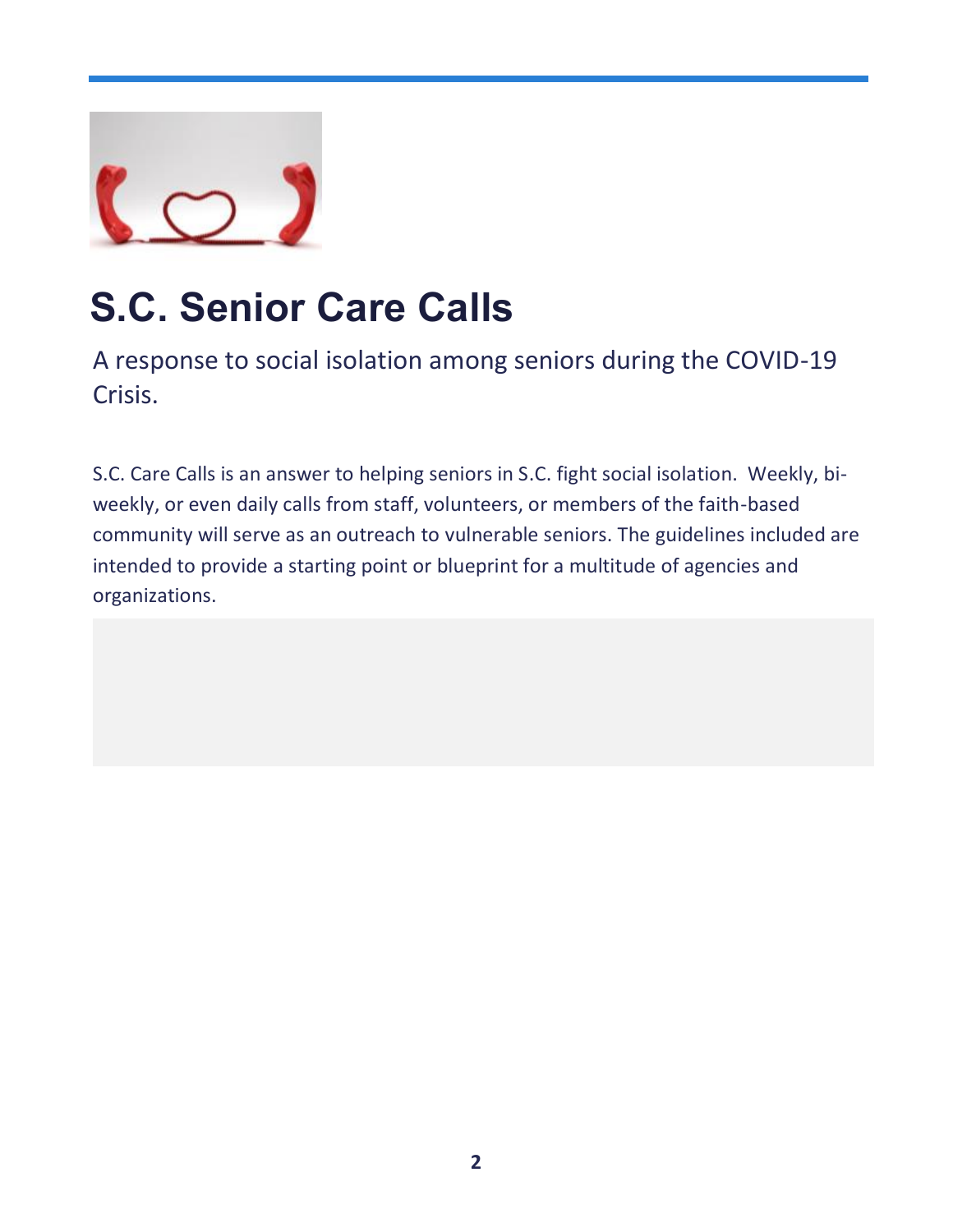The S.C. Department on Aging recognizes the need for seniors to remain connected during the COVID-19 Crisis. We will providing guidelines to address social isolation and provide wellness calls to seniors. While many providers across the state have been making these calls since the beginning of the crisis, we will now also be including the use of volunteers, faith communities, and other civic organizations.

It is our hope to not only provide connection for seniors already in the network, but also to reach out to seniors who may now be isolated due to current circumstances. As local currently contracted providers make calls to seniors, they can identify seniors who are "at risk" for social isolation and in need of further contact. This can be completed by either professional judgement and/or use of the Lubben Social Network Scale (LSNS-6). These identified seniors will then be sent to the local AAA or disbursed within the agency to make more frequent connections with the seniors. Providers will be reimbursed for these calls at the rate of 1 call per senior per week either through IIID funds or IIIB as it is allowed by ACL during the time of a declared disaster. The calls in which reimbursement is approved will be only those in which the local currently contracted service providers use their paid staff.

Local providers, AAAs, as well as the SCDOA have volunteers who are willing to help seniors. These phone calls are a way to connect seniors with a volunteer while still practicing safe social distancing. If a senior is identified "at risk," providers will refer them back if they do not have a volunteer base to cover the need. Seniors will be paired with a volunteer who will make a wellness call at least once a week.

Faith-based organizations have a strong connection to their senior population. Many have expressed an interest in conducting wellness calls as a way to help their homebound seniors. This packet will also be available for those organizations as a blueprint to develop their wellness calls program. They may develop their program to fit individual organizational needs.

**3**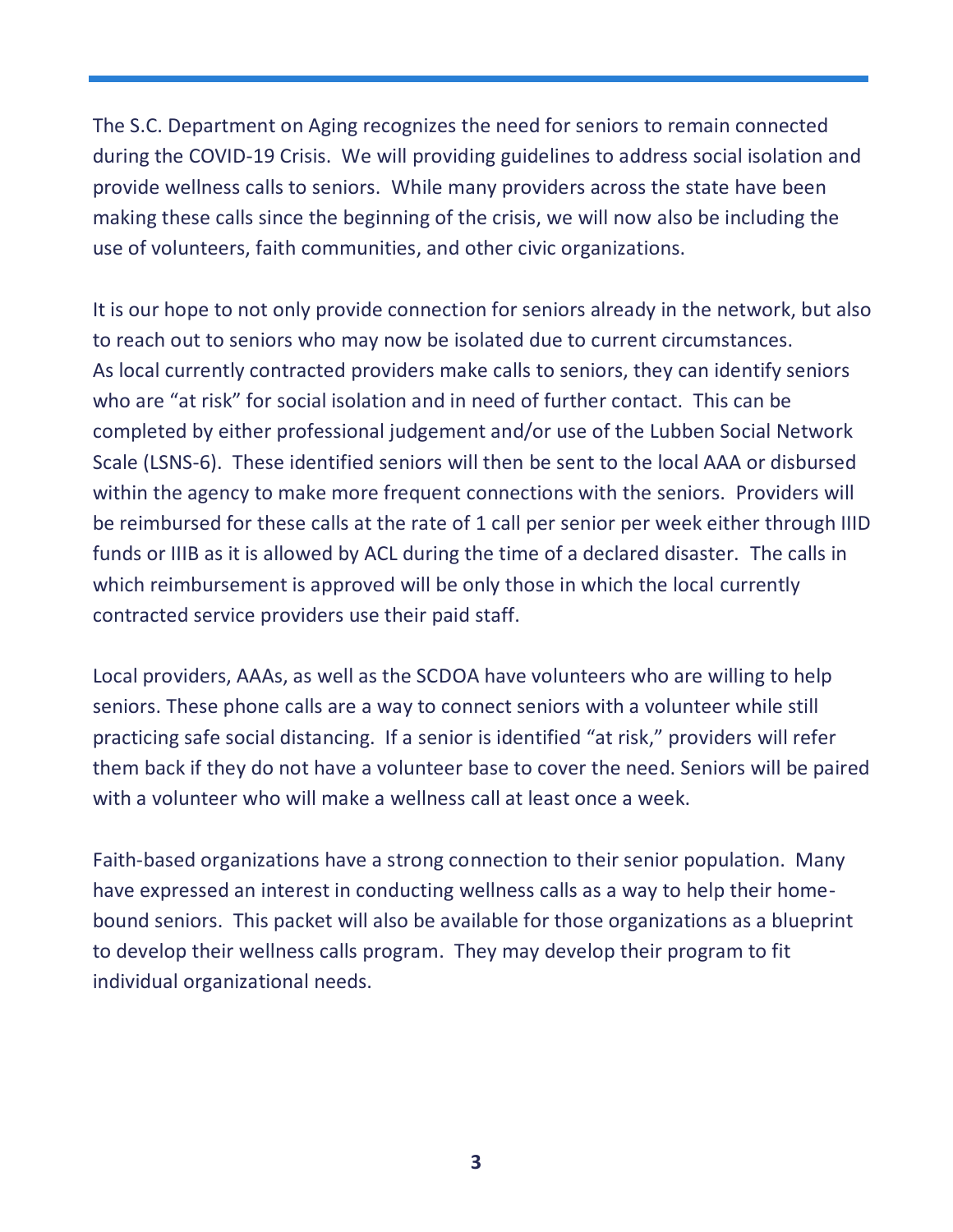## **Call Questionnaire**

We recommend developing a call questionnaire form that your staff or volunteers will use when conducting their phone calls to the senior. An example call questionnaire is included in this document as Attachment 1.

**Tip #1:** Only ask about needs you can respond to. If you ask if the participant has all the medications they need and they respond no, what comes after their response?

**Tip #2:** Think about questions specific to your organization. For example, if you are a religious organization, you may want to ask if the participant has any prayer requests. If your organization has volunteers willing to assist with household task such as grocery pick-up or assistance with yard maintenance, add this to your questionnaire.

**Tip #3**: Use this time to inform the participant of any important information. If you know of an upcoming tele-event or online support group the participant may be interested in, use the time on the phone to share that information.

*Making the Call. See Attachment #1. This is designed as a starting point for conversation with seniors. You may add more questions to this, but be careful to only ask about needs you or your organization are prepared to respond to.*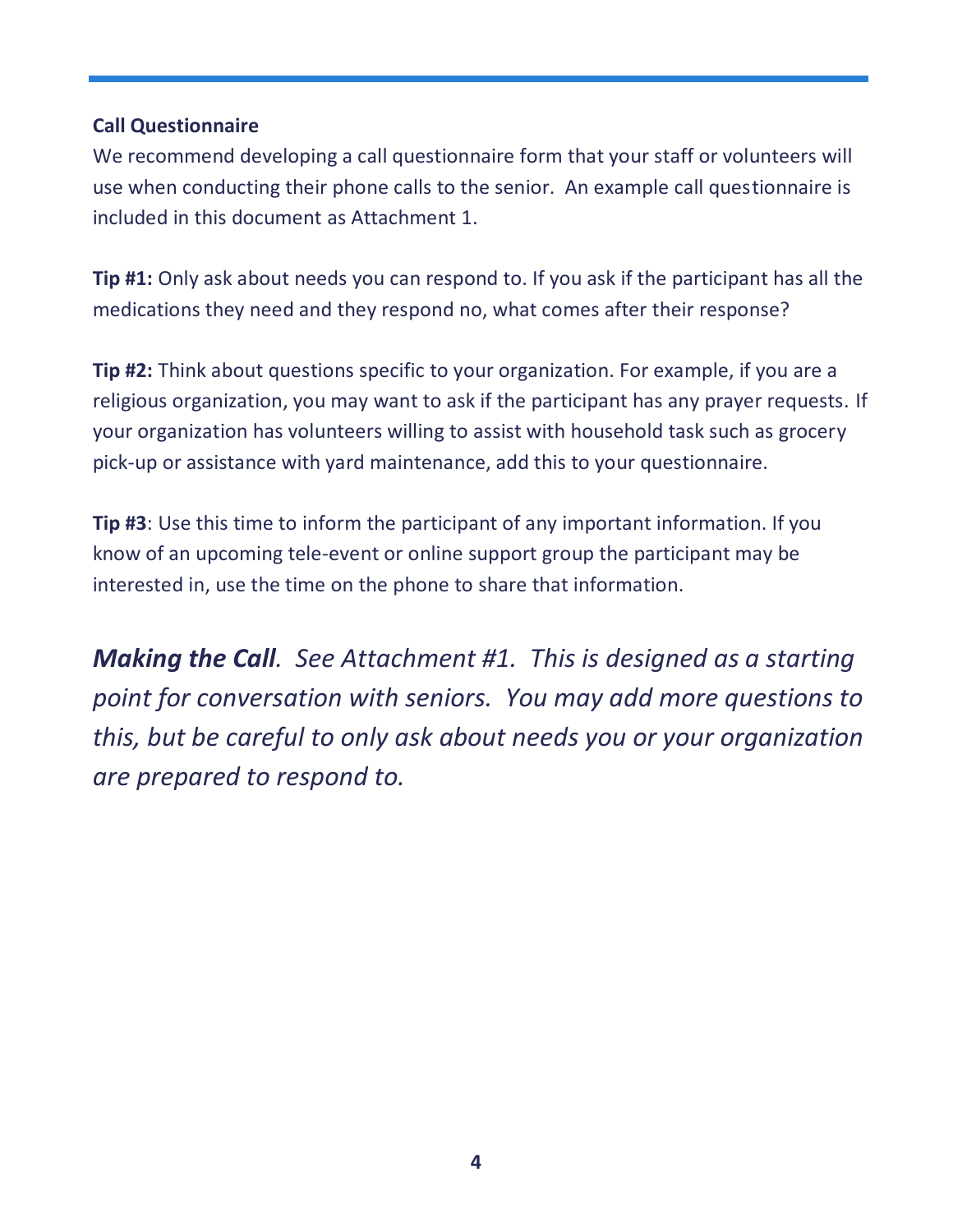*The Wellness Check: This can be found as Attachment 1 to this document. After the wellness check has been completed there must be follow up to include the Lubben Scale Questions.*

*The Lubben Scale: This can be found as Attachment 2 to this document. The Lubben Scale is a validated instrument designed the gauge social isolation. This scale will need to be completed in its' entirety. This will validate a senior who is at high risk for social isolation. All AAAs must capture this data and keep documents on file and must provide documentation upon request by SCDOA. Send the completed questionnaires to [jbrewton@aging.sc.gov](mailto:jbrewton@aging.sc.gov)*

*Do Not Call: Some seniors may prefer not to be called at all. If a senior is identified as not wishing to be contacted for the purpose of a wellness call, please identify them as such so no other employee or volunteer will attempt to make a wellness call.* 

*Postcards: We suggest that any agency utilizing the SC Senior Care Calls send postcards to identified seniors as a way they can reach out to you.*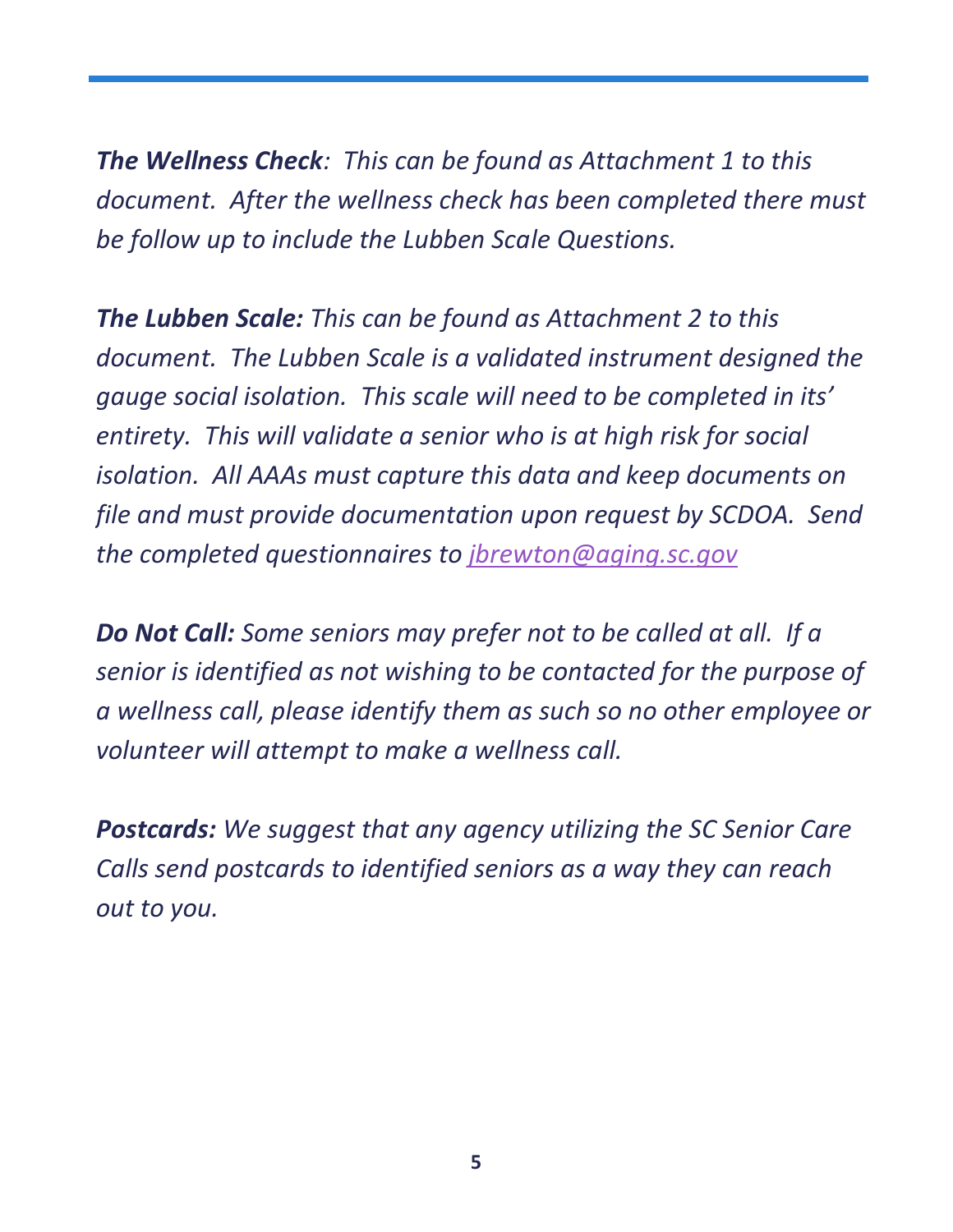# **Attachment 1**

### **Wellness Check**

| <b>Date of Call</b>      |  |
|--------------------------|--|
| <b>Older Adult Name:</b> |  |

**Older Adult Phone Number:** 

**Good morning/afternoon Ms./Mr. \_\_\_\_\_\_\_\_\_\_\_\_\_\_\_\_, this is \_\_\_\_\_\_\_\_\_\_\_\_\_\_\_\_\_, I** 

**\_\_\_\_\_\_\_\_\_\_\_\_\_\_\_\_\_\_\_\_\_\_\_\_\_\_\_\_\_\_\_\_\_\_\_\_\_\_\_\_\_\_\_\_\_\_\_\_\_\_\_\_\_\_\_\_\_\_\_\_**

**\_\_\_\_\_\_\_\_\_\_\_\_\_\_\_\_\_\_\_\_\_\_\_\_\_\_\_\_\_\_\_\_\_\_\_\_\_\_\_\_\_\_\_\_\_\_\_\_\_\_\_**

**am a (Volunteer/Employee at X/Church member at X). I am calling to check on you today.** 

**1-How are you feeling today?**

**2-Who have you spoken with today? How often do you talk with family/friend?** 

**3-Are you able to get groceries/ Medications? If not, who helps you with this?** 

**4-Do you have access to the internet? If so, can I provide you a website that has information find helpful? Great, that address is aging.sc.gov** 

**I would like you to write down these numbers to ask for help. (Provide numbers your organization can respond to)**

**I have truly enjoyed talking with you today. Would it be ok if I, or another volunteer called you again next week/later in the week?**

**\_\_\_\_\_\_\_\_\_\_\_\_\_\_\_\_\_\_\_\_\_\_\_\_\_\_\_\_\_\_\_\_\_\_\_\_\_\_\_\_\_\_\_\_\_\_\_\_\_\_\_\_\_\_\_\_\_\_\_\_\_**

**Caller Name/Affiliation:** 

**If Volunteer- Phone Number:** 

Feedback/Concerns/Observations during call:



**\_\_\_\_\_\_\_\_\_\_\_\_\_\_\_\_\_\_\_\_\_\_\_\_\_\_\_\_\_\_\_\_\_\_\_\_\_\_\_\_\_\_\_\_\_\_\_\_\_\_\_\_\_**

**ON AGING** 

**Attachment 2**

South Carolina

**DEPARTMENT**